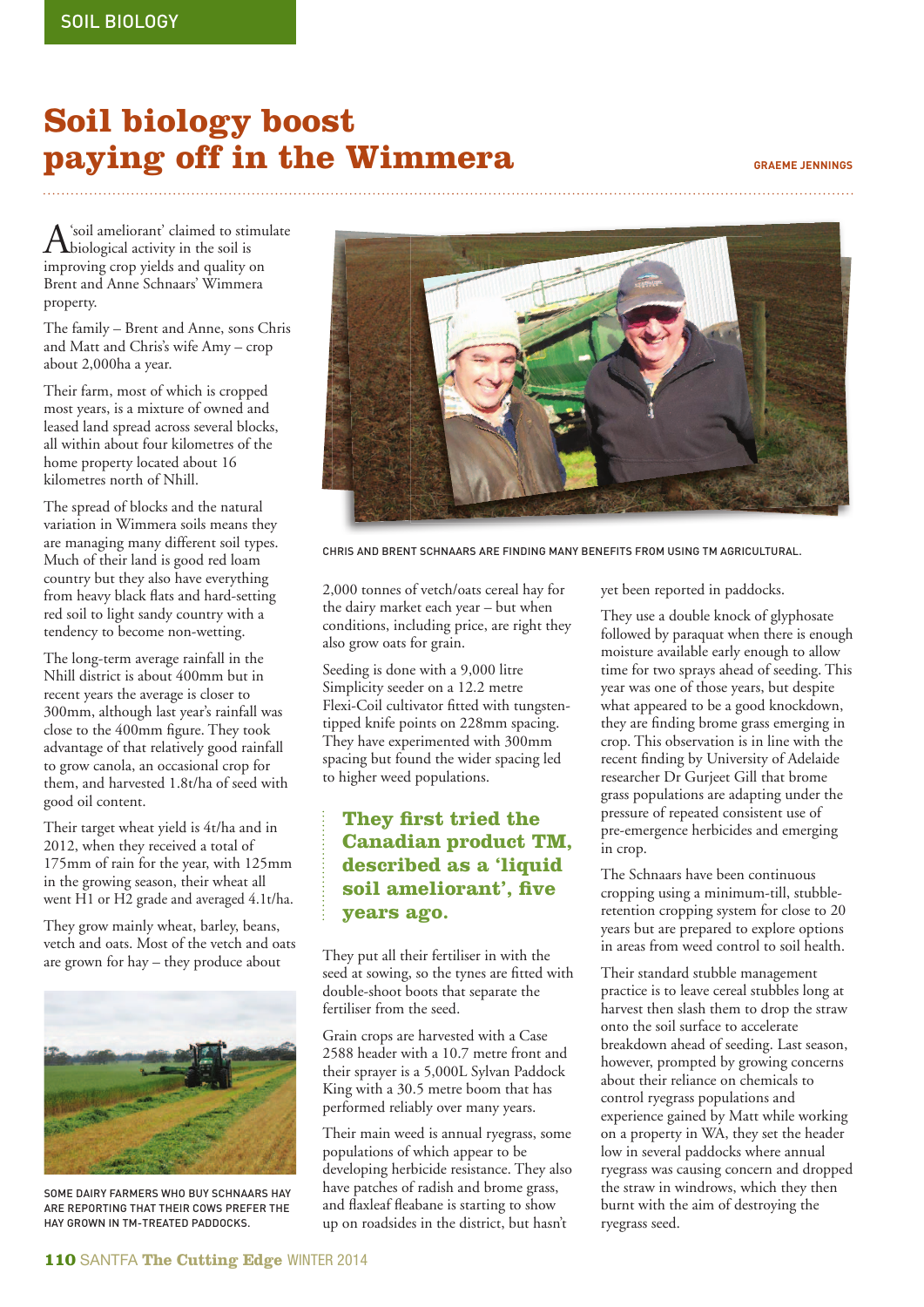That appears to have worked well, with noticeably less ryegrass along the lines of the burnt windrows than across the rest of the paddocks after the good early rain they got this season, Anne said.

Several years ago they also tried cultivation as a weed control option but are unlikely to try that again any time soon. The working made things worse, not better, she said, and they 'have been regretting it ever since'.

The story with TM Agricultural is quite different.

They first tried the Canadian product, described as a 'liquid soil ameliorant', five years ago.

Agronomist Barry Robinson, who now distributes the product, suggested they try it and they treated two strips in a wheat paddock so they could compare the crop in the strips with crop in the adjoining areas.

During the growing season they saw no difference between the treated and untreated areas, but at harvest the yield from the treated strips was noticeably higher than from the rest of the paddock and the grain quality was better, with higher grain weight and fewer screenings.

The following year they treated two paddocks with similar results, so the next





SUPERIOR ROOT DEVELOPMENT IS ONE OF THE OBVIOUS BENEFITS OF CROPS GROWN IN PADDOCKS TREATED WITH TM.

season they applied TM Agricultural, as it is now labelled, on most of their cropping paddocks.

This year is the third in which the Schnaars have applied TM to most of their crops, with generally good results. Last year they did not get the level of response they were expecting, with little yield or quality benefit compared with the grain from a few reference patches they left untreated. The reason for this is not clear, and could include the good growing conditions, but Brent and Anne have a feeling that buying the product early and storing it for a considerable period before it was used could be a factor. Based on their experience it appears to be more effective if it is as fresh as possible.

This season they bought their TM just before seeding, increased their fertiliser rates a little, just in case – they reduced their fertiliser rate by 40% in 2012 – and are optimistic that, given sufficient moisture, they will again see good results from using the product.

## **Establishment pests which used to require spraying each year ceased to be an issue after widespread use of TM.**

While using TM has enabled them to produce more grain with less fertiliser, the reduction in fertiliser inputs has produced little up-front cost saving because the cost of the product tends to be about the same as the value of the fertiliser savings.

Improved grain weight appears to be the key factor in the yield increase, with grain weight and yields consistently higher but no increase in vegetative growth, which means the improved performance is being achieved without any increase in the amount of residue in the paddock.

Brent and Anne find that the yield benefit from using TM Agricultural tends to be greater on lighter soils than on heavier soil types, and that TM-treated crops tend to 'hang on longer' in seasons with a 'hard' finish or seasons that cut out early.

Last year, in what was a good season, they were one of the latest in their district to start harvest because their crops ripened later. Until they began using TM they were usually one of the earliest in the district to begin harvest.

While the grain yields and quality are the 'headline' benefits of using TM Agricultural the Schnaars are also seeing numerous less easily defined benefits, many of which are also reported in organic production systems.

These benefits, or in some cases indicators, include more extensive root systems on crop plants, improved soil condition – their paddocks are now softer under foot than they were before they began using the TM product – and a noticeable increase in earthworm activity.

Using TM has reduced waterlogging in several low-lying areas and has helped bring areas of very poor, non-wetting sand they had given up seeding into full production, Anne said.

Some time ago they made a decision to not seed some patches of very poor country, each about 20ha in area, because the inputs were costing more than the grain from them was returning, but after seeing the impact of TM on other areas of poor soil decided to try it on the unproductive patches they had stopped cropping and they are now in full production and growing average crops.

The improved grain yields are being achieved without extra vegetative growth, but there is evidence that TM also changes the nutritional value and palatability of vegetation, Anne said, with some of the dairy farmers who buy their hay reporting that their cows prefer the Schnaars' hay over hay from other producers who don't use TM Agricultural. At the time of feeding the farmers were unaware the Schnaars were using TM and pointed out to Brent that the cows had a natural preference for the Schnaars' hay.

Other benefits include fewer problems with pests and diseases.

The most spectacular example of the 'insect resistance' effect of TM was in 2011 when vetch in a paddock that had not been treated with the product was effectively wiped out by locusts. An adjoining paddock, sown to the same variety on the same day and treated in exactly the same way, apart from the recommended two applications of TM, was largely untouched. There was some evidence of feeding on the edges of the treated paddock, Anne said, but the insects did not continue attacking it and 'basically left the treated paddock alone'.

They are seeing a similar effect with redlegged earth mite and lucerne flea. These